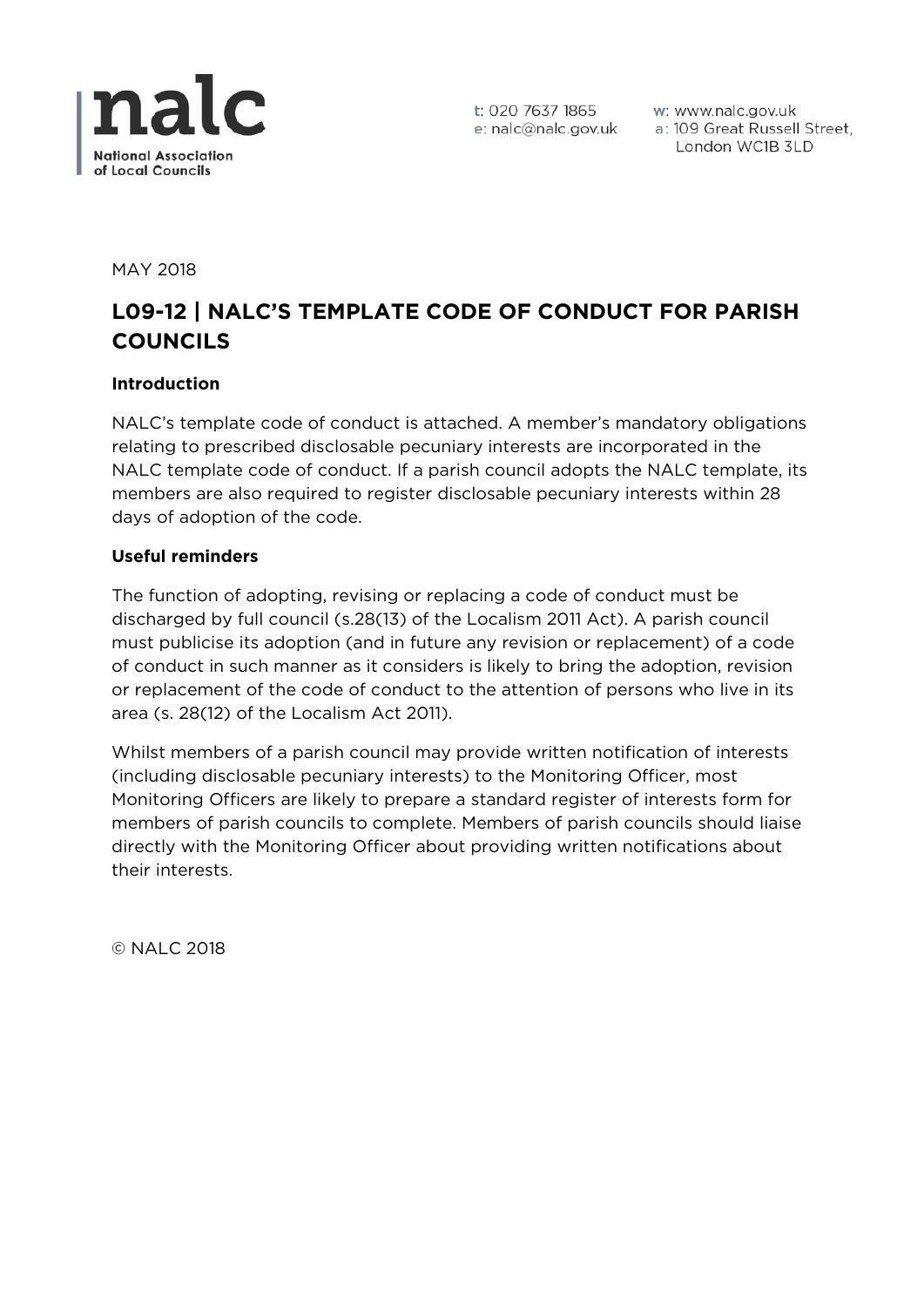

w: www.nalc.gov.uk a: 109 Great Russell Street, London WC1B 3LD

# **FINAL**

# **NALC template code of conduct for parish councils**

# **Introduction**

Pursuant to section 27 of the Localism Act 2011, X [Parish/Town/Village/ Community/Neighbourhood] Council ('the Council') has adopted this Code of Conduct to promote and maintain high standards of behaviour by its members and co-opted members whenever they conduct the business of the Council, including the business of the office to which they were elected or appointed, or when they claim to act or give the impression of acting as a representative of the Council.

This Code of Conduct is based on the principles of selflessness, integrity, objectivity, accountability, openness, honesty, and leadership.

#### **Definitions**

For the purposes of this Code, a 'co-opted member' is a person who is not a member of the Council but who is either a member of any committee or subcommittee of the Council, or a member of, and represents the Council on any joint committee or joint sub-committee of the Council, and who is entitled to vote on any question that falls to be decided at any meeting of that committee or subcommittee.

For the purposes of this Code, a 'meeting' is a meeting of the Council, any of its committees, sub-committees, joint committees or joint sub-committees.

For the purposes of this Code, and unless otherwise expressed, a reference to a member of the Council includes a co-opted member of the Council.

#### **Member obligations**

When a member of the Council acts, claims to act or gives the impression of acting as a representative of the Council, he/she has the following obligations.

- 1. He/she shall behave in such a way that a reasonable person would regard as respectful.
- 2. He/she shall not act in a way which a reasonable person would regard as bullying or intimidatory.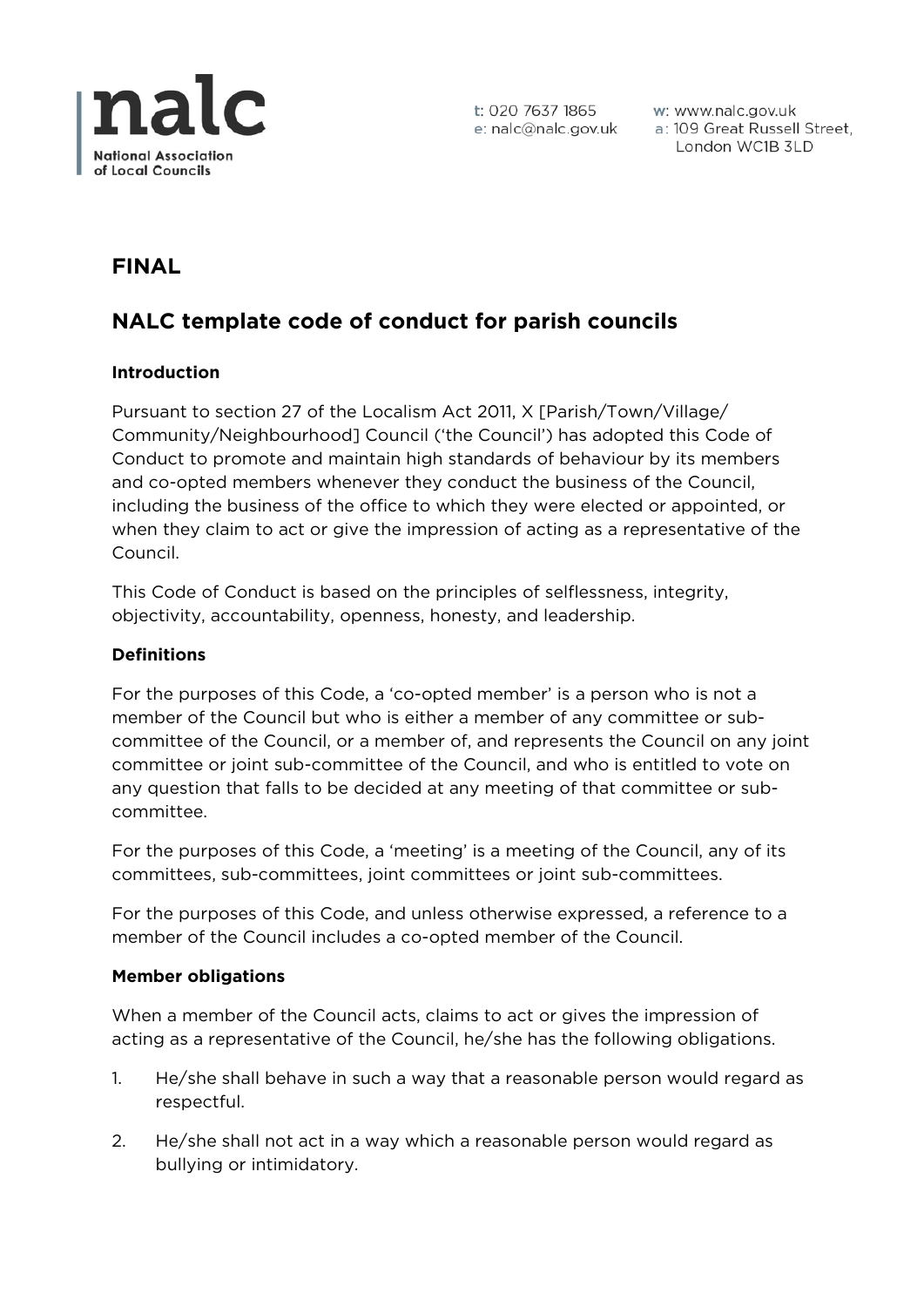

- 3. He/she shall not seek to improperly confer an advantage or disadvantage on any person.
- 4. He/she shall use the resources of the Council in accordance with its requirements.
- 5. He/she shall not disclose information which is confidential or where disclosure is prohibited by law.

# **Registration of interests**

- 6. Within 28 days of this Code being adopted by the Council, or the member's election or the co-opted member's appointment (where that is later), he/she shall register with the Monitoring Officer the interests which fall within the categories set out in Appendices A and B.
- 7. Upon the re-election of a member or the re-appointment of a co-opted member, he/she shall within 28 days re-register with the Monitoring Officer any interests in Appendices A and B.
- 8. A member shall register with the Monitoring Officer any change to interests or new interests in Appendices A and B within 28 days of becoming aware of it.
- 9. A member need only declare the existence but not the details of any interest which the Monitoring Officer agrees is a 'sensitive interest'. A sensitive interest is one which, if disclosed on a public register, could lead the member or a person connected with the member to be subject to violence or intimidation.

#### **Declaration of interests at meetings**

- 10. Where a matter arises at a meeting which relates to an interest in Appendix A the member shall not participate in a discussion or vote on the matter. He/she only has to declare what his/her interest is if it is not already entered in the member's register of interests or if he/she has not notified the Monitoring Officer of it.
- 11. Where a matter arises at a meeting which relates to an interest in Appendix A which is a sensitive interest, the member shall not participate in a discussion or vote on the matter. If it is a sensitive interest which has not already been disclosed to the Monitoring Officer, the member shall disclose he/she has an interest but not the nature of it.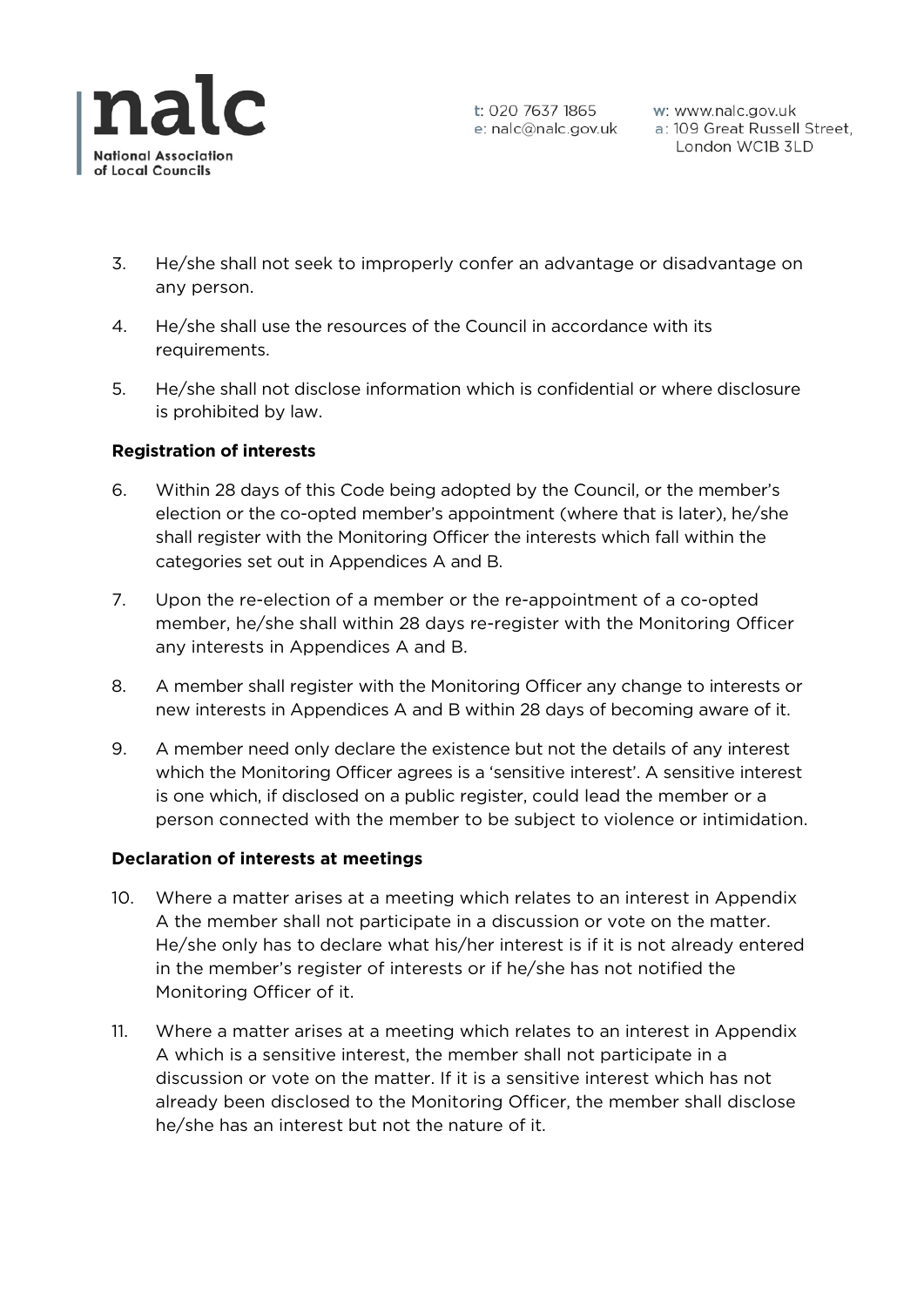

w: www.nalc.gov.uk a: 109 Great Russell Street, London WC1B 3LD

- 12. Where a matter arises at a meeting which relates to an interest in Appendix B, the member shall not vote on the matter. He/she may speak on the matter only if members of the public are also allowed to speak at the meeting.
- 13. A member only has to declare his/her interest in Appendix B if it is not already entered in his/her register of interests or he/she has not notified the Monitoring Officer of it or if he/she speaks on the matter. If he/she holds an interest in Appendix B which is a sensitive interest not already disclosed to the Monitoring Officer, he/she shall declare the interest but not the nature of the interest.
- 14. Where a matter arises at a meeting which relates to a financial interest of a friend, relative or close associate (other than an interest of a person in Appendix A), the member shall disclose the nature of the interest and not vote on the matter. He/she may speak on the matter only if members of the public are also allowed to speak at the meeting. If it is a 'sensitive interest' the member shall declare the interest but not the nature of the interest.

#### **Dispensations**

15. On a written request made to the Council's proper officer, the Council may grant a member a dispensation to participate in a discussion and vote on a matter at a meeting even if he/she has an interest in Appendices A and B if the Council believes that the number of members otherwise prohibited from taking part in the meeting would impede the transaction of the business; or it is in the interests of the inhabitants in the Council's area to allow the member to take part or it is otherwise appropriate to grant a dispensation.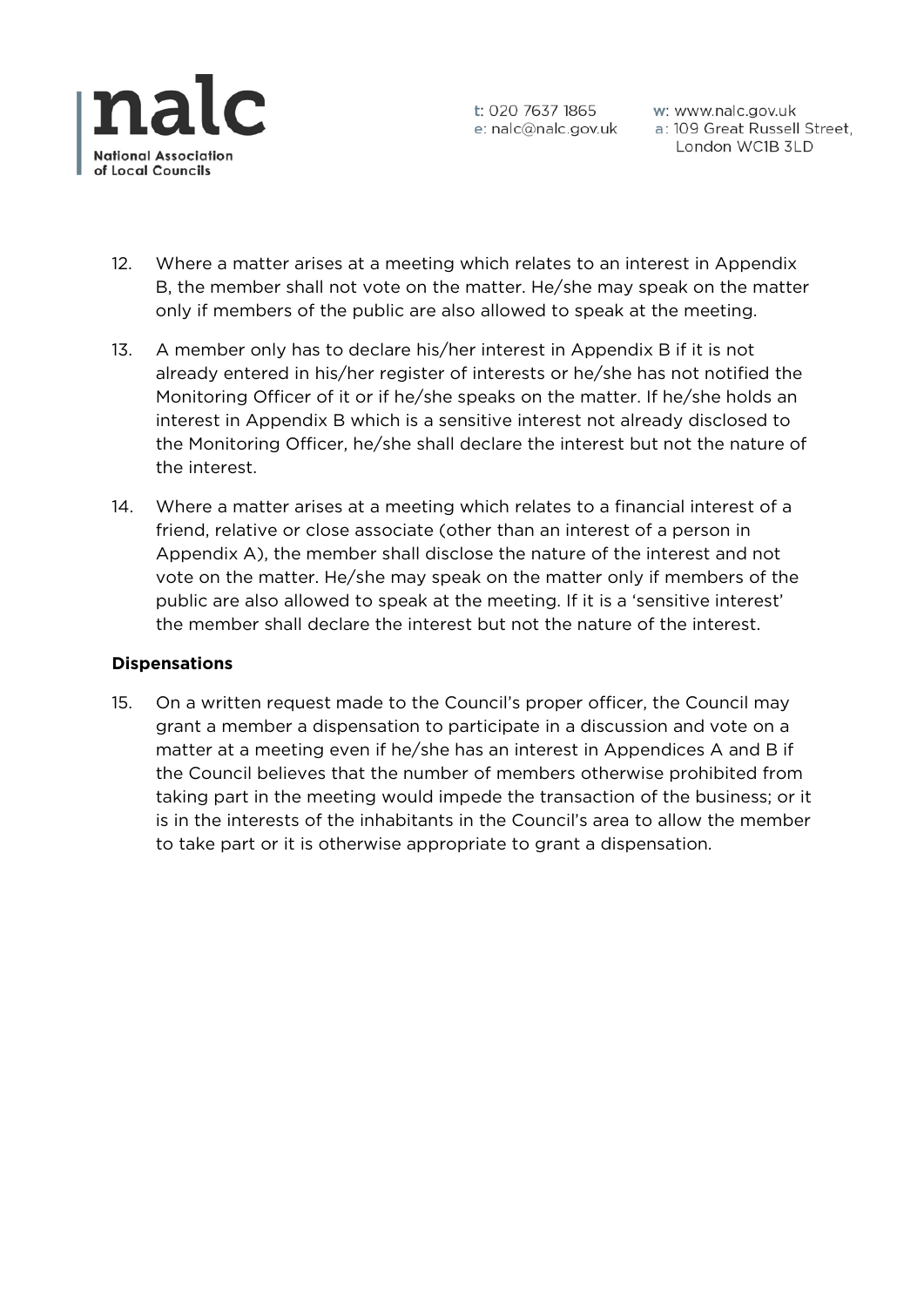

w: www.nalc.gov.uk a: 109 Great Russell Street, London WC1B 3LD

# **Appendix A**

Interests described in the table below.

| <b>Subject</b>                                             | <b>Description</b>                                                                                                                                                                                                                                                                                                                                                                                                                                                                         |
|------------------------------------------------------------|--------------------------------------------------------------------------------------------------------------------------------------------------------------------------------------------------------------------------------------------------------------------------------------------------------------------------------------------------------------------------------------------------------------------------------------------------------------------------------------------|
| Employment,<br>office, trade,<br>profession or<br>vocation | Any employment, office, trade, profession or vocation carried on for<br>profit or gain by the member or by his/her spouse or civil partner or<br>by the person with whom the member is living as if they were<br>spouses/civil partners.                                                                                                                                                                                                                                                   |
| Sponsorship                                                | Any payment or provision of any other financial benefit (other than<br>from the Council) made to the member during the 12 month period<br>ending on the latest date referred to in paragraph 6 above for<br>expenses incurred by him/her in carrying out his/her duties as a<br>member, or towards his/her election expenses. This includes any<br>payment or financial benefit from a trade union within the meaning<br>of the Trade Union and Labour Relations (Consolidation) Act 1992. |
| Contracts                                                  | Any contract made between the member or his/her spouse or civil<br>partner or the person with whom the member is living as if they<br>were spouses/civil partners (or a firm in which such person is a<br>partner, or an incorporated body of which such person is a director*<br>or a body that such person has a beneficial interest in the securities<br>of*) and the Council -                                                                                                         |
|                                                            | (a) under which goods or services are to be provided or works are to<br>be executed; and<br>(b) which has not been fully discharged.                                                                                                                                                                                                                                                                                                                                                       |
| Land                                                       | Any beneficial interest in land held by the member or by his/her<br>spouse or civil partner or by the person with whom the member is<br>living as if they were spouses/civil partner which is within the area of<br>the Council.                                                                                                                                                                                                                                                           |
|                                                            | 'Land' excludes an easement, servitude, interest or right in or over<br>land which does not give the member or his/her spouse or civil<br>partner or the person with whom the member is living as if they<br>were spouses/civil partners (alone or jointly with another) a right to<br>occupy or to receive income.                                                                                                                                                                        |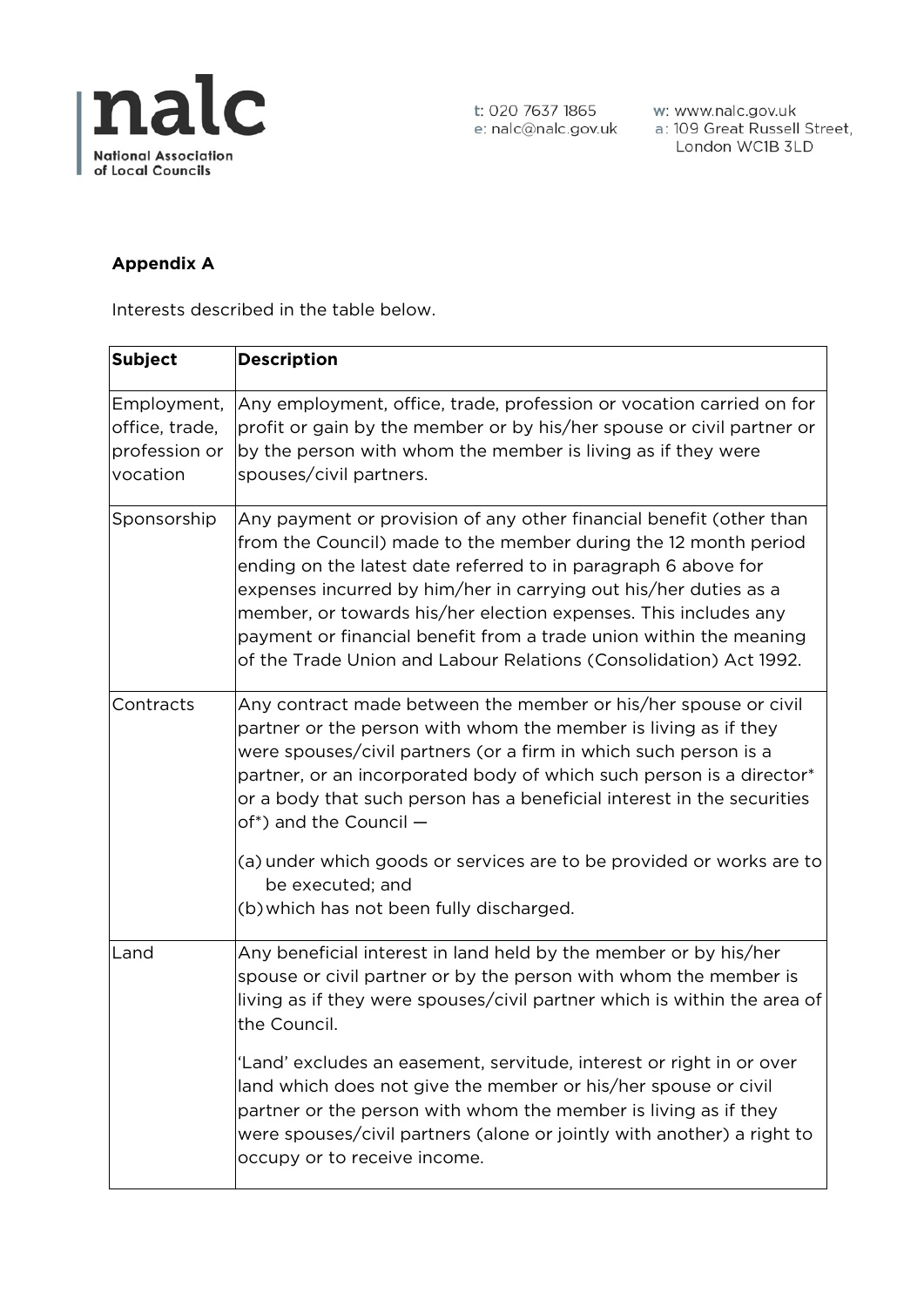

| Licences               | Any licence (alone or jointly with others) held by the member or by<br>his/her spouse or civil partner or by the person with whom the<br>member is living as if they were spouses/civil partners to occupy<br>land in the area of the Council for a month or longer.                                                                                                                                                                                                                                                                                                                                                                                                                                                                                                                                                                                                            |
|------------------------|---------------------------------------------------------------------------------------------------------------------------------------------------------------------------------------------------------------------------------------------------------------------------------------------------------------------------------------------------------------------------------------------------------------------------------------------------------------------------------------------------------------------------------------------------------------------------------------------------------------------------------------------------------------------------------------------------------------------------------------------------------------------------------------------------------------------------------------------------------------------------------|
| Corporate<br>tenancies | Any tenancy where (to the member's knowledge)-<br>(a) the landlord is the Council; and<br>(b) the tenant is a body that the member, or his/her spouse or civil<br>partner or the person with whom the member is living as if they<br>were spouses/civil partners is a partner of or a director* of or has<br>a beneficial interest in the securities* of.                                                                                                                                                                                                                                                                                                                                                                                                                                                                                                                       |
| <b>Securities</b>      | Any beneficial interest held by the member or by his/her spouse or<br>civil partner or by the person with whom the member is living as if<br>they were spouses/civil partners in securities* of a body where-<br>(a) that body (to the member's knowledge) has a place of business<br>or land in the area of the Council; and<br>(b)either-<br>(i) the total nominal value of the securities* exceeds £25,000 or<br>one hundredth of the total issued share capital of that body;<br>or<br>(ii) if the share capital of that body is of more than one class, the<br>total nominal value of the shares of any one class in which the<br>member, or his/her spouse or civil partner or the person with<br>whom the member is living as if they were spouses/civil<br>partners has a beneficial interest exceeds one hundredth of<br>the total issued share capital of that class. |

\* 'director' includes a member of the committee of management of an industrial and provident society.

\* 'securities' means shares, debentures, debenture stock, loan stock, bonds, units of a collective investment scheme within the meaning of the Financial Services and Markets Act 2000 and other securities of any description, other than money deposited with a building society.